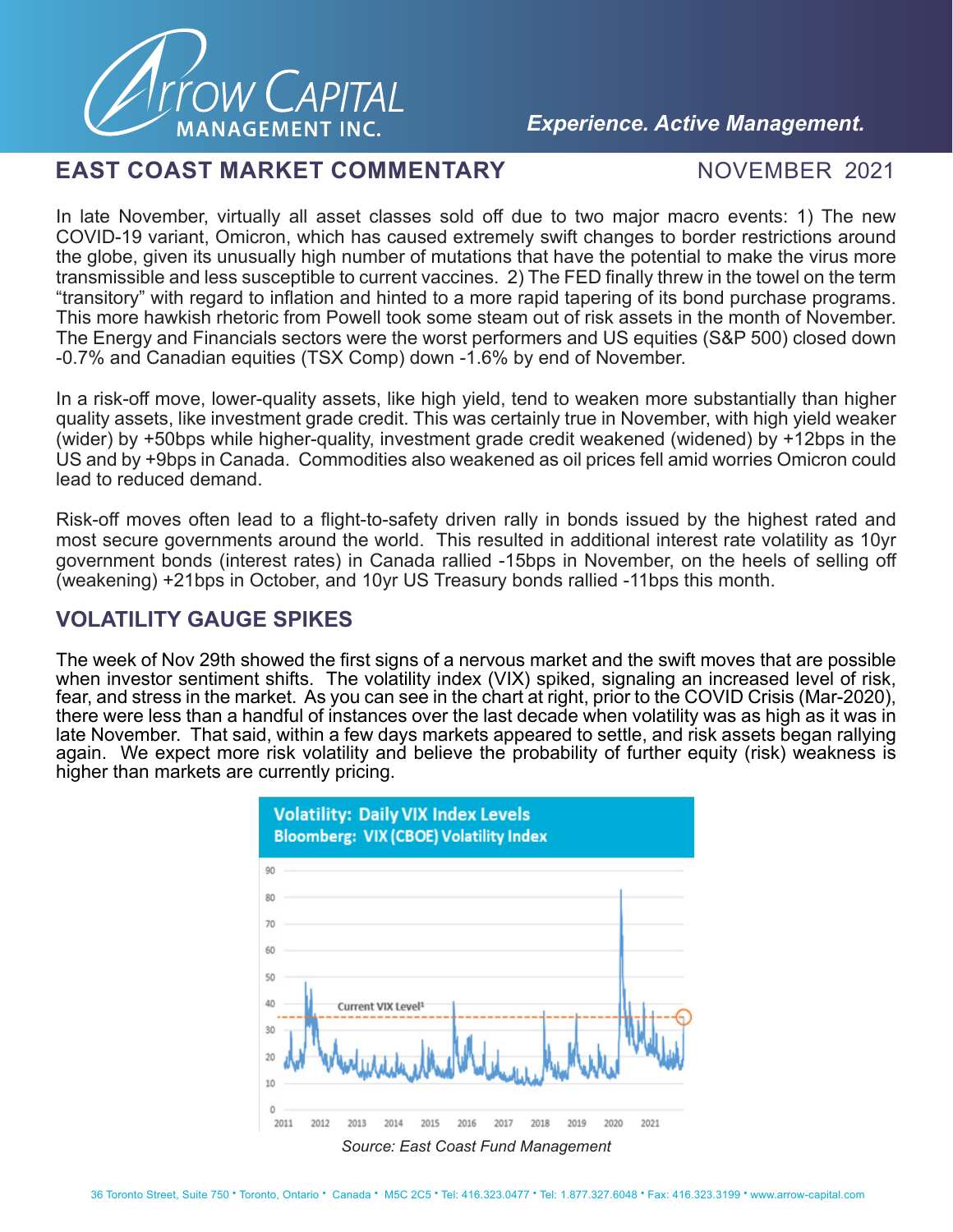# **EAST COAST MARKET COMMENTARY MOVEMBER 2021**

## **INTEREST RATE CAN'T PROTECT INVESTORS LIKE THEY HAVE IN THE PAST**

As mentioned above, government bonds (interest rates) typically rally in risk off market environments. This is due to cash flooding to a safe haven (hiding spot) after selling riskier assets) often in a panic response). This has led to a historically well-defined negative correlation between risk assets and interest rates. Mike MacBain, our CIO, takes investors through the negative correlation analysis between IG credit spreads and interest rates in the podcast.

The negative correlation of interest rates and risk assets has historically proved valuable to investors as government bonds tend to rally, providing a positive return buffer for the portfolio, during months when equities (and other risk assets) sell off and provide a negative return. The conundrum for investors today is that interest rates still sit near all-time lows. For example, US 10yr rates are currently 1.34% and the consensus opinion is that the floor on 10yr yields is about 1.00%. This significantly reduces the ability for interest rates to act as a buffer going forward. There is virtually no room for a rally in rates to offset losses in risk assets if we go into an economic downturn. The chart at left visually reflects the inherent challenges of the 60/40 portfolio.



*Source: East Coast Fund Management*

Our actively managed, flexible mandate IG credit strategy has been able to outperform traditional Canadian bond index funds by over 5% YTD; yet the Investment team has been primarily focused on capital preservation for investors in 2021. We will actively rotate into higher return opportunities for investors (greater yield) once we believe the risk-adjusted yields are more compelling. Current metrics do not warrant our PMs reaching for yield as there is extremely limited upside presently available in riskier assets and it is our team's expectation that there will be another credit spread widening event in 2022.

## **MARKET SNAPSHOT**

| Canada                                                     | W                 | US                                                     | <u>est</u>        |
|------------------------------------------------------------|-------------------|--------------------------------------------------------|-------------------|
| <b>Credit</b> (Bloomberg Barclays Cdn)<br>Corporate Index) | +9bp (weak)       | <b>Credit</b> (Barclays US Aggregate)<br>Credit Index) | $+12bp$ (weak)    |
| <b>Equities</b> (TSX Composite)                            | $-1.6%$           | <b>Equities</b> (S&P 500)                              | $-0.7%$           |
| <b>Interest Rates (GoC 10yr)</b>                           | $-15$ bps (rally) | Interest Rates (TSY 10yr)                              | $-11$ bps (rally) |